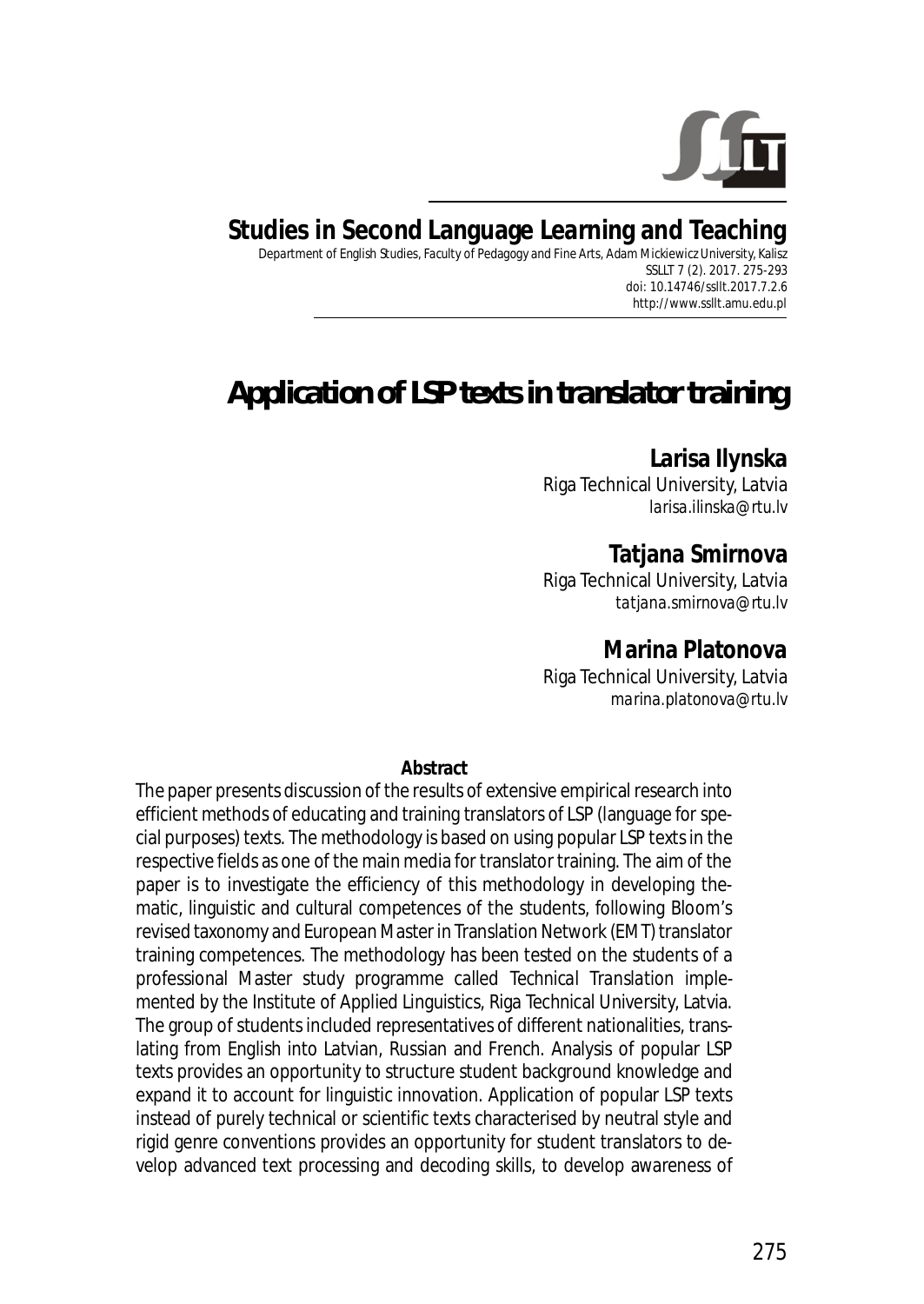expressive resources of the source and target languages and to develop understanding of socio-pragmatic language use.

*Keywords*: translator training; language for specific purposes (LSP); allusion; Bloom's revised taxonomy

## **1. Introduction**

The paper presents a discussion of the results of extensive empirical research into efficient methods of educating and training translators of special texts in the field of business and finance, telecommunications and computers, and civil engineering and architecture. The methodology is based on using popular scientific LSP texts in the respective fields as one of the main media for translator training. The aim of the paper is to investigate the efficiency of this methodology in developing linguistic and thematic competences of the students. The methodology has been tested on the students of professional Master study programme called *Technical Translation* implemented by the Institute of Applied Linguistics, Riga Technical University, Latvia. The program is a member of the European Master in Translation Network (EMT). The group of students included representatives of different nationalities, translating from English into Latvian, Russian, and French.

#### **2. Application of language-for-specific-purposes (LSP) texts in translator training**

The Master students already possess an advanced level of linguistic competence. Many of them have a comprehensive level of thematic competence, which allows making use of more complicated tasks in the student-centered learning process and setting more ambitious targets. However, there are certain aspects of the language use that remain a challenge even for an advanced speaker. Such manifestations of the intertextuality as allusion, allegory, idiom, proverb and quote may become "culture bumps" (Leppihalme, 1997, p. 4) in the process of decoding the source text. They may become a challenge when their meaning has to be re-encoded in the process of translation. Overcoming these challenges, students both promote their foreign language competence and increase their awareness of the source culture. Expanding traditional pedagogical applications in second language acquisition, we employ focused textual analysis of popular scientific LSP texts, which helps students develop sound background knowledge in the subject field and master figurative language use.

Traditional methods of LSP translator training include development of advanced foreign language reading and writing skills, knowledge of terminological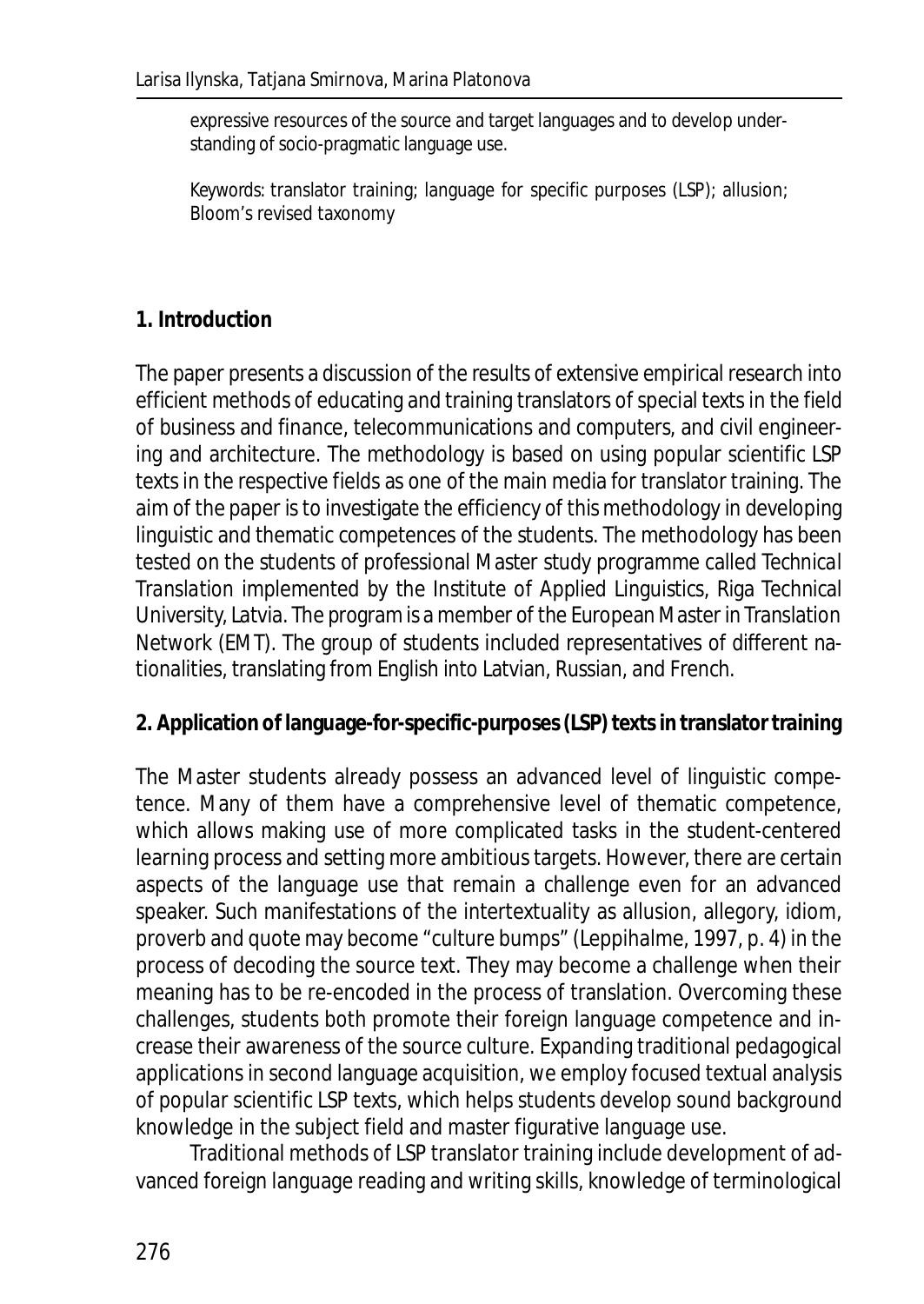resources available in the working languages, and promotion of background knowledge in the field of specialization. However, taking into consideration that contemporary scientific and technical texts increasingly display features of genre hybridity, it is useful to expand the range of genres LSP translators will be able to deal with. The present authors propose to use reading, analysis and translation of popular LSP texts in the field of specialization in addition to other traditional methods of LSP translator training as this methodology offers a number of advantages. First, reading popular scientific texts on economics, business, architecture, and so on, student translators get acquainted with new scientific and technical concepts in a comprehensible and entertaining way, developing both thematic and terminological competences. They also learn professional jargon that may eventually become part of the professional lexis. Second, as popular LSP texts are characterized by application of expressive resources of the language such as metaphors, allusions, puns, idioms, and lexical innovations used to promote interest, students develop their perception of figurative language use, which they would hardly encounter if they translated purely technical or scientific texts. Third, students raise their cultural awareness and sociopragmatic competence by decoding allusions, which appear on the interface of linguistic and cultural knowledge (Lennon, 2004, p. 31), and by analyzing the references to the events which are topical in the source community. It is important to stress that instructors have to explain to the students the difference between approaches to translation of popular LSP and traditional scientific and technical texts, that is, to ensure that students are aware of the differences between genres and conventions of text production.

Thus, in designing a curriculum of translation practice modules, the learning outcomes should be formulated to account for a higher level of foreign language knowledge, and at the same time to precisely formulate the components of advanced competences that students should develop. The methods that are traditionally used in translator training include development of core competences: linguistic competence in the working languages placing particular emphasis on the student's native language, thematic competence in the fields of specialization addressing both the conceptual framework of a particular discipline and terminological resources, and socio-pragmatic competence making translators effective communicators between languages and cultures.

Developing a translator profile within the technical translation study programme, the components of translator competence set by the EMT are used as the basic framework of reference (European Commission. . ., 2009). The core components addressed within the framework are translation service provision competence (interpersonal and production dimensions), language competence,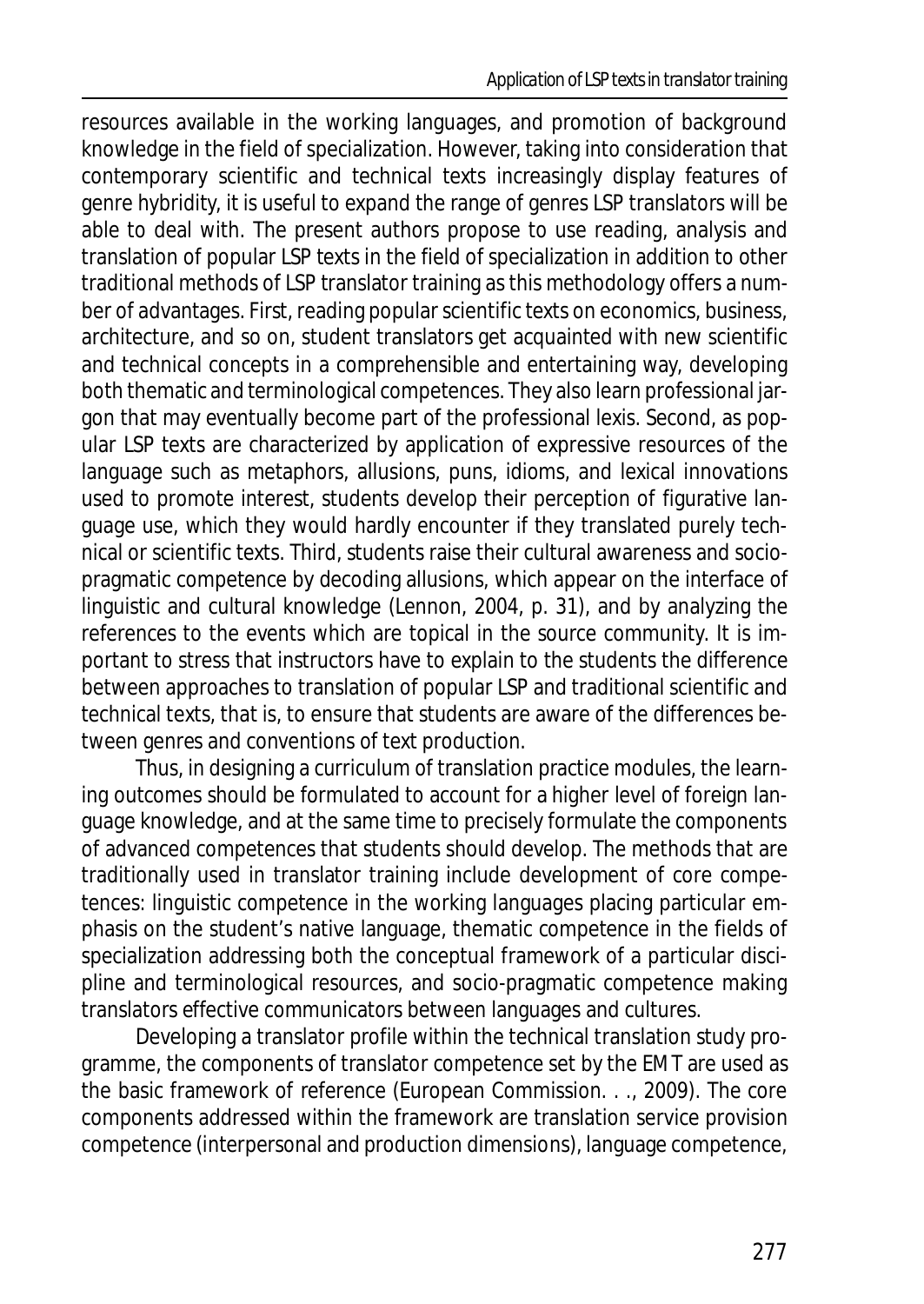intercultural competence (sociolinguistic and textual dimensions), as well as technological, thematic and information mining competences.

#### **3. Core competences of an LSP translator**

Translator training and relevant curriculum design have recently become one of the main areas of interest of translation scholars. Campbell and Halle (2003) stress, "much . . . work is concerned with identifying the components of competence and proposing curriculum models that incorporate these components and suitable teaching strategies" (p. 205).

Bloom's revised taxonomy is a tool that can be efficiently used in identifying the elements of competences and skills in curriculum design to redefine academic excellence. It can be adapted to any field of study and help formulate relevant and measureable learning outcomes. The revised taxonomy consists of two dimensions, namely, knowledge and cognitive processes; each dimension is organized into subcategories (cf. Munzenmaier & Rubin, 2013, pp. 18-19). The translator competences set out in the EMT manual can be related to four categories of knowledge dimension "arranged from the most concrete to the most abstract" (European Commission. . ., p. 18), namely, factual, conceptual, procedural and metacognitive knowledge.

Factual knowledge is closely related to the thematic competence of a translator. It is the knowledge about facts and specific details within a certain field that are essential to decode the message. It also includes the mastery of terminology in the given field and other related fields. Taking into consideration that technology and science are becoming increasingly interdisciplinary, it is important to make students aware of common and distinguishing features of a subject field. Jones (1985) argues that in the context of language for special purposes (e.g., in economics, telecommunication, civil engineering and architecture, etc.), domain specifications are well-defined, which still does not guarantee the basis for wideranging and powerful predictions of language behavior in new situations.

Conceptual knowledge is also closely connected with the thematic competence of a translator. According to Munzenmaier and Rubin (2013, p. 18), it is the knowledge of "classifications, principles, generalizations, theories, models, or structures pertinent to a particular disciplinary area." A translator should be familiar with the conceptual structure of the field of specialization in both working languages. Moreover, understanding of inherent interdisciplinarity of any subject field is necessary for the formation of new conceptual knowledge, as interdisciplinarity incorporates a variety of models from other fields. The establishment of a network of relevant background knowledge is the key aspect of cross-curricular learning.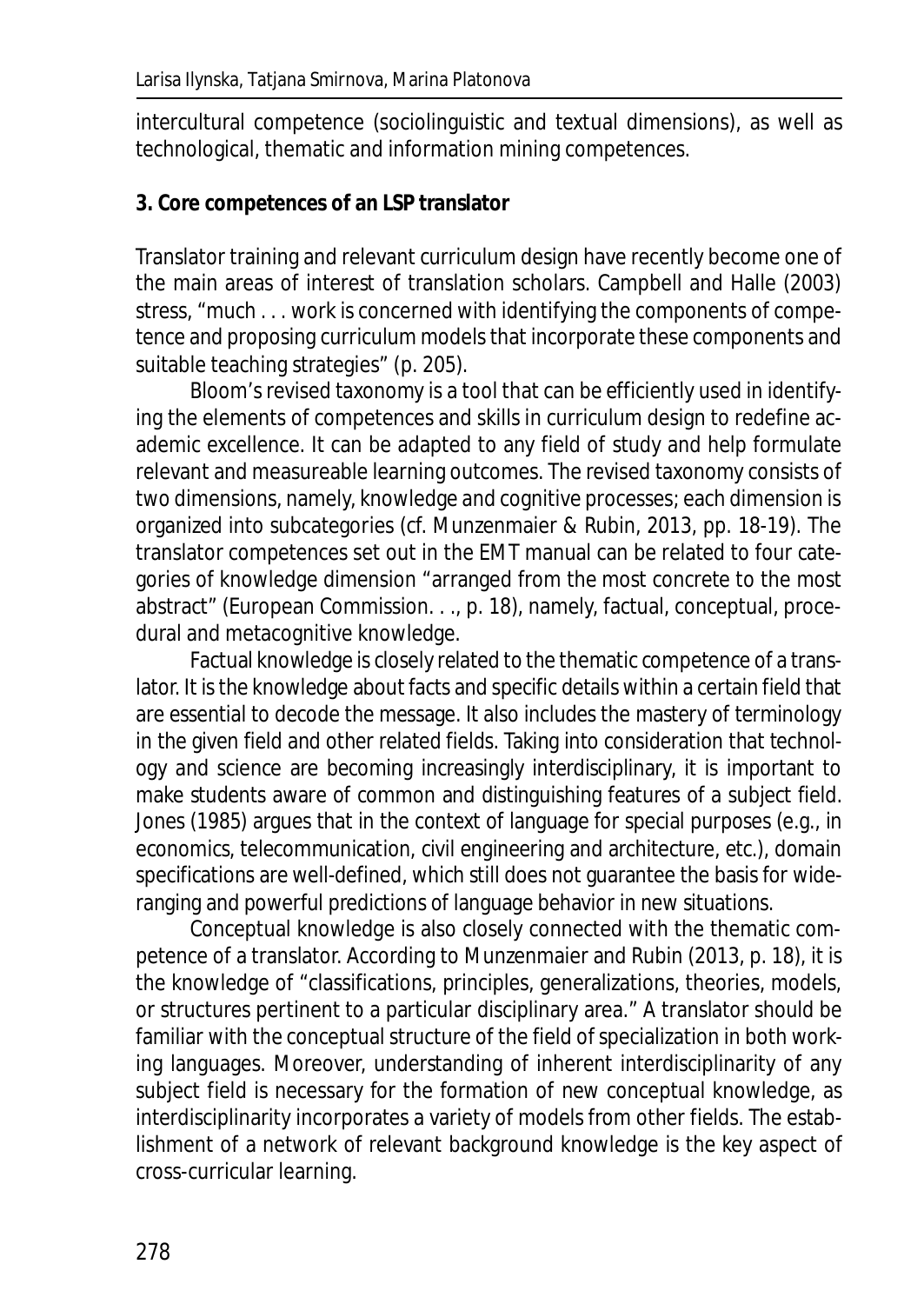Developing procedural knowledge, a translator at the same time advances one's translation service provision competence, its production dimension in particular. In Bloom's taxonomy, procedural knowledge "refers to methods of inquiry, very specific skills, algorithms, techniques, and particular methodologies" (Munzenmaier & Rubin, 2013, p. 19). For example, a translator should master translation strategies, identify translation problems, and select appropriate methods for their solution.

Metacognitive knowledge is the awareness an individual should have of one's personal growth and life-long learning needs. Developing a spirit of curiosity, ability to analyse and summarise are mentioned as some of the aspects of the thematic competence of a translator and are closely connected with the knowledge management function.

In designing the curriculum that would account for the changing requirements set forth to the professional profile of an LSP translator, it is important to address the core competences and skills which a student translator can develop only with appropriate tutoring. The competence that is most difficult to develop without guidance is intercultural competence and its elements, the sociolinguistic and textual dimensions.

According to EMT manual (European Commission. . ., p. 6), the dual perspective should be taken into consideration in developing this competence, comparing and contrasting discursive practices in the working languages. The sociolinguistic dimension covers awareness of social, dialectal, and stylistic variations of the languages, as well as the ability to discriminate between the registers and select the one appropriate for a given communicative situation.

The textual dimension of intercultural competence may potentially pose the greatest challenge not only for student translators but also for experienced professionals, because it is inherently connected with the ability to decode, uncover and reproduce implicit meaning. If a translator fails to pick up contextual clues, decode the meaning communicated by such intertextual references as allusions, or make the references to the sources culture specific knowledge understandable to the target audience, the process of communication across the cultures may be seriously impeded. It is stipulated in the manual that a translator should be able to understand and analyse the macrostructure of a document, including the information communicated by graphic expressive means; to summarize and extract the most relevant information from the source text; to identify, contrast and reproduce to the degree possible elements, values and references of the cultures represented; as well as to compose the document in accordance with the conventions of the genre and rhetorical standards.

A Master student in translation is expected to possess an advanced level of foreign language knowledge. However, considering the growing complexity of the contemporary language and the growing rate of linguistic innovation and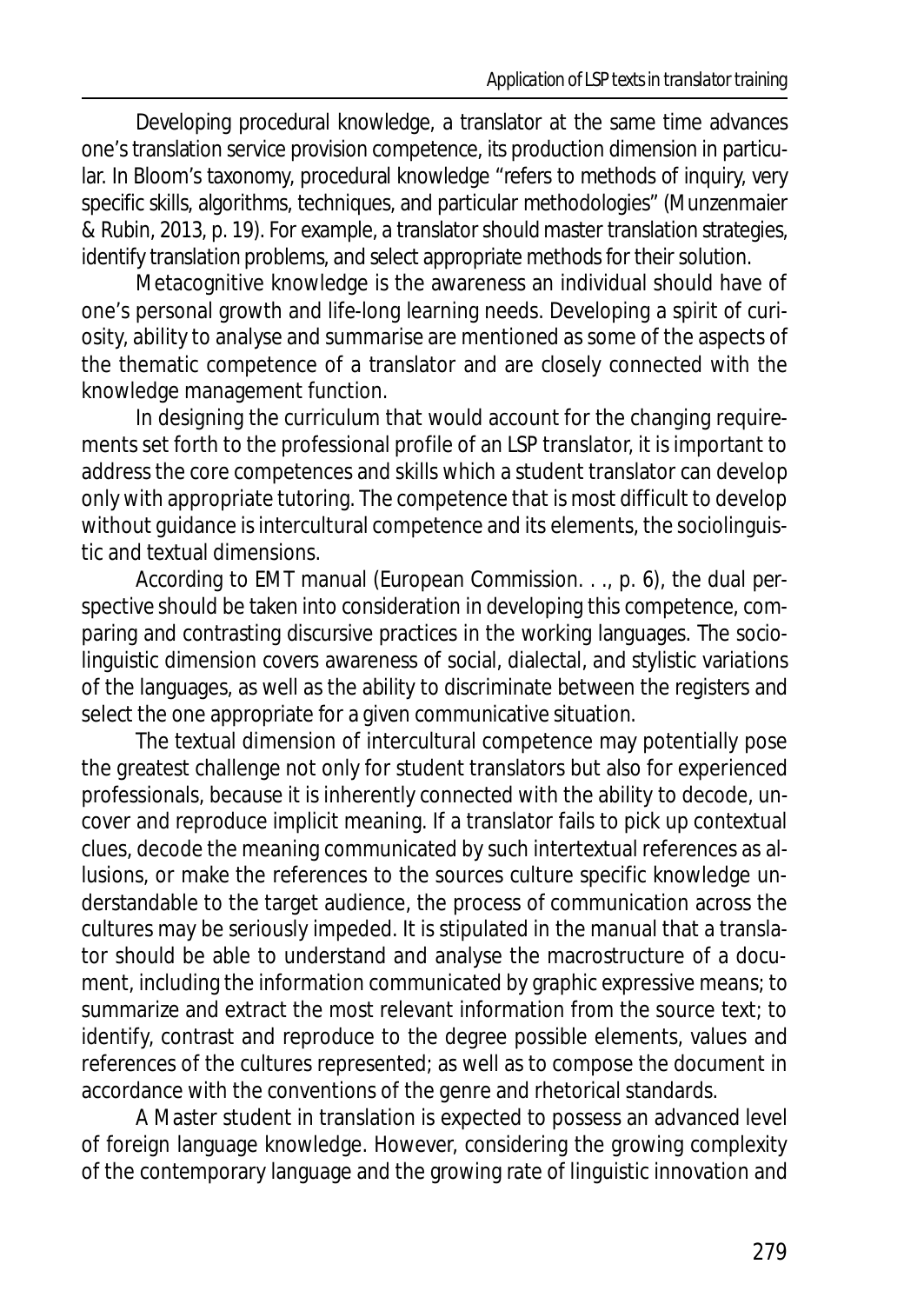language change, language skills of a translator should be developed on a lifelong basis. Translation is an exercise in languages, and every act of translating promotes the knowledge of the working languages. By decoding the meaning of the source text, recreating its rhetorical function and stylistic coloring, students use languages to advance their linguistic competence.

Translation as a means in second language acquisition has been discussed since the times of ancient Greece. At present, this issue has not lost its prominence. Translation as a tool in second language learning is considered from numerous perspectives (see Krawutschke, 2008; Leonardi, 2010; Witte, Harden, & Ramos de Oliviera Harden, 2009). Talking about the role of translation in language instruction, France (2005, p. 256) maintains that "it should be noted that among the exercises of the rhetoric classes, translation always had an important place and is still regarded as one of essential ways of acquiring the mastery of a foreign language." Steiner (1998, p. 490) adds to the point: "Inside or between languages human communication equals translation. A study of translation is a study of language."

Another competence that should be specifically addressed in curriculum design is thematic competence, which implies not only the knowledge of the conceptual framework and terminology of particular fields, but also development of the spirit of curiosity, analysis and summary.

#### **4. Intertextuality in LSP texts**

In the case of LSP translation, it is not always easy to draw a line between some elements of textual and thematic competence because the ability to decode references to the previous texts is a core element of both competences. The mastering of "systems of concepts, methods of reasoning, presentation, controlled language, and terminology" (European Commission. . ., p. 7) (thematic competence) is inherently connected with the ability "to grasp the presuppositions, implicit information, allusions, stereotypes and intertextual nature of a source text" (p. 6) (textual competence). Thus, it may be maintained that a translator should have a thorough understanding of the intertextual nature of any text taking into consideration the specific character of LSP texts that are produced and decoded in special thematic fields. The transmission and comprehension of information within professional communication is based on the knowledge of not only one special subject field but also of the entire body of world knowledge for production, reception, and interpretation of LSP texts.

In the process of translation, the degree of intertextuality of a text increases because the translated text belongs to networks of both the source and target language texts, and it may contain the references to both source and target culture and require activating various levels of background knowledge.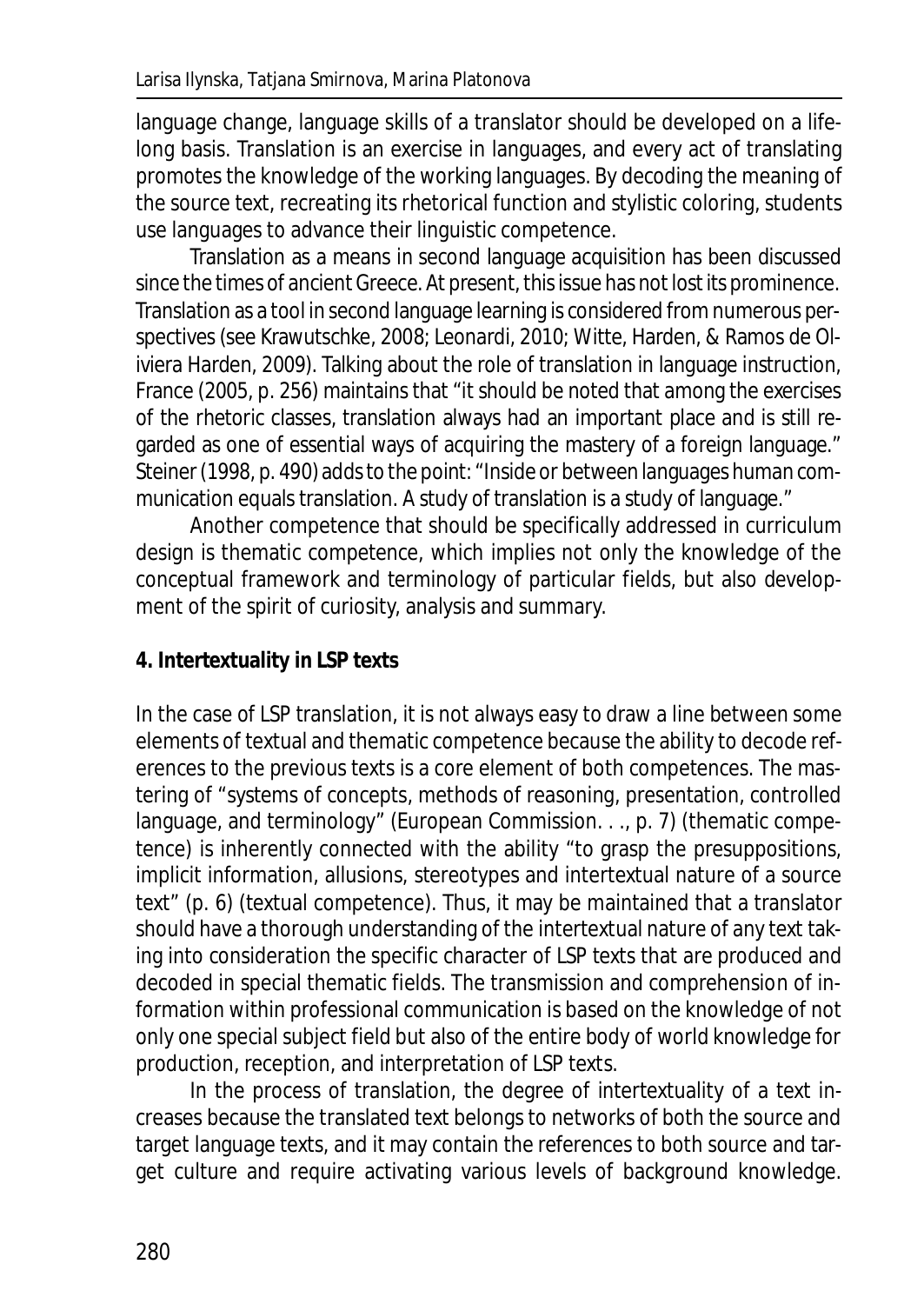Within his intertextual theory, Barthes (as cited in Allen, 2011) stresses the role of the reader in the interpretation of the text. The reader is seen as a co-creator or even a single creator of the meaning of a text. He distinguishes two types of readers: passive "consumers," who read the work for stable meaning encoded by the author, and "writers of the text," who are essentially co-authors of the text, and are involved in the analysis and production of the text. Allen (2011, p. 74) supports and expands this view maintaining that "the modern scriptor, when s/he writes, is always already in a process of reading and re-writing. Meaning comes not from the author but from language viewed intertextually."

From the pedagogical perspective, it is necessary to train student translators to identify intertextual references, to select an appropriate strategy for transferring them into the target language, and applying the most efficient compensation mechanism to account for inevitable meaning loss in the process of translation. It is particularly challenging in a multilingual classroom, when background knowledge is not shared by all participants. What is usually considered to belong to the universal knowledge of the Western civilisation may appear to be only relatively universal or not universal at all.

According to Gerard Genette (1997), intertextuality is a textual strategy which may appear in the form of quotation or allusion that imply "a relationship of co-presence between two texts or among several texts" (p. 1). Allusion as the type of intertextual references that translators have to deal with in translation of LSP texts can be conditionally classified into three categories with regard to degree of universality and compatibility. The first group comprises allusions that can be considered to be relatively universal, belonging to the general world knowledge or establishing reference to widely known facts, events, personalities or artefacts. These allusions rarely pose any significant challenge in translation. However, it is expected that the users possess the necessary individual background knowledge to decode their meaning. The second group includes allusions that are shared by both source and target languages as a result of close language contacts, and thus are also quite easily transferrable across the working languages. The third group covers allusions that are specific for a particular language, culture or field of knowledge. These allusions pose considerable challenge in the process of interlingual transfer, and should be analyzed individually in a particular context. It is important to stress that in the case of LSP text translation the degree of universality of allusion will greatly depend on the thematic field of the discourse. Within the framework of professional communication, for instance, economists and architects will use references to different realms of knowledge and operate with different sets of allusions.

The following extract provides insights into the types of challenges student translators have to face decoding allusive references in the source text: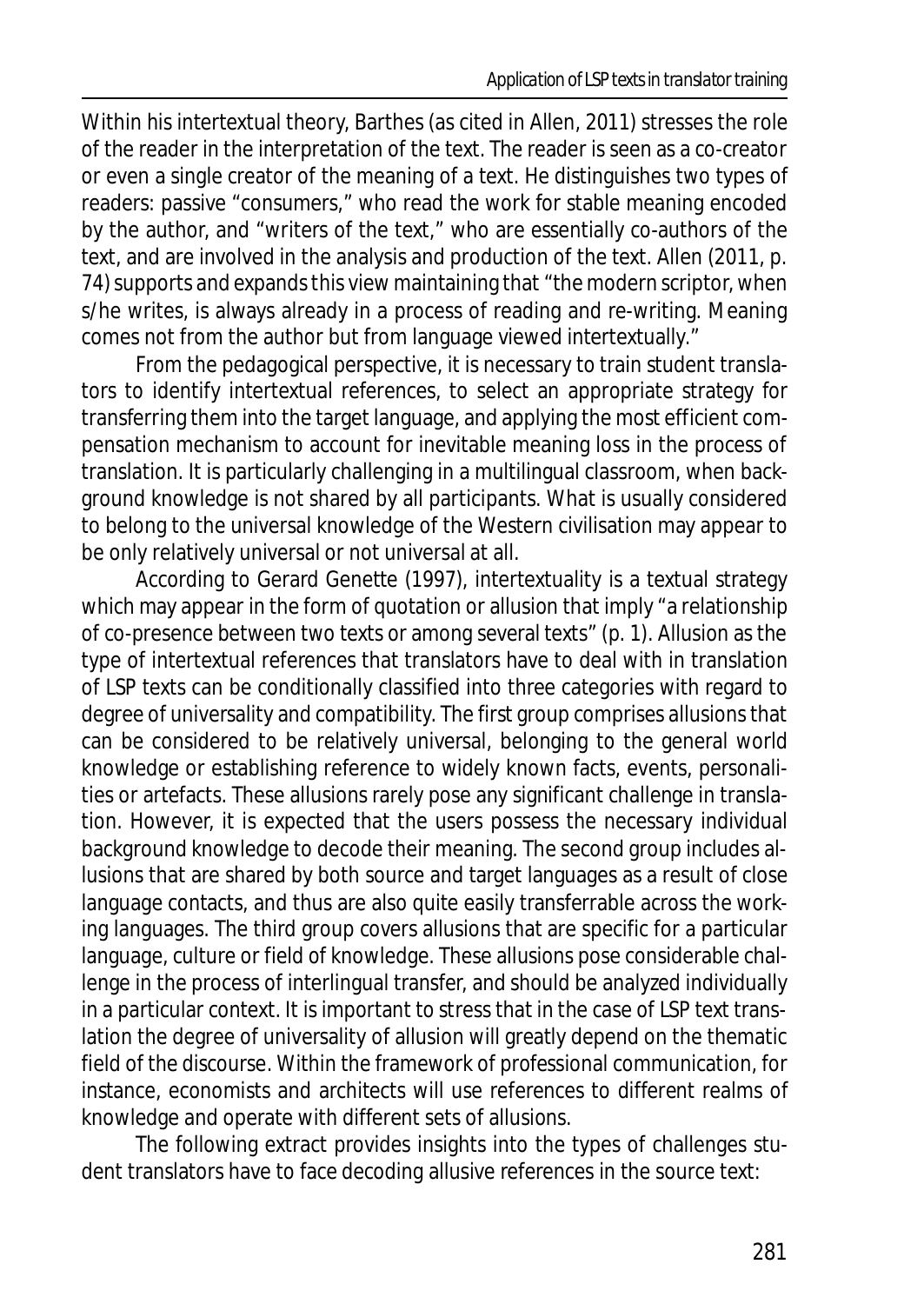Dorothy and her troop presented their requests to the Wizard, who demanded that they first vanquish the Wicked Witch of the West, representing the McKinley/Rockefeller faction in Ohio (then considered a Western state). The financial powers of the day were the Morgan/Wall Street/Cleveland faction in the East (the Wicked Witch of the East) and this Rockefeller-backed contingent from Ohio, the state of McKinley, Hanna, and Rockefeller's Standard Oil cartel. (Brown, 2008, p. 18)

Allusive references in the excerpt can be established at several levels: allusions to F. Baum's book *The Wizard of Oz* and allusions to political and economic landscape of the USA at the end of the 19th century. In this case, two seemingly unrelated fields of reference overlap and are explained one in terms of another, which requires a complex approach to text analysis and lateral thinking to elicit relevant information and decode the author's propositions. The text is abundant in references that can be identified only by advanced learners of English, and due to extreme information density, it is complicated to establish appropriate relationships between units of information.

Items of professional economic vocabulary are often based on allusions. If the source and target readers share the background knowledge referred to by an allusion, allusion can be easily reproduced in translation; however, in the opposite case, it may become a stumbling block for a novice translator. For example, such professionalisms denoting the types of takeover strategy as *scorched earth strategy* and *Lady Macbeth strategy,* which come from the dictionary at the Investopedia website (www.investopedia.com/dictionary), can be relatively easily represented in Russian by means of calques, and they will be transparent for the target audience. At the same time, the item *mad hatter* taken from the same source and denoting an incompetent CEO prone to making spontaneous unsubstantiated decisions may not be so easily decoded because it is highly context dependent and may appear ambiguous if transferred literally. The context of use has a major impact on the meaning of another item of professional vocabulary in the sphere of business and finance: *May Day*. This traditional signal of emergency acquired new meaning on May 1, 1975, when the US government liberalized domestic financial markets (Zweig, 2015). In the context under discussion, the lexical item has a positive connotation, signifying change and liberation, rather than emergency and distress. A translator specializing in the field of finance should be aware of these varying meanings.

The main difficulty in translation of allusions lies in the fact that student translators sometimes simply do not identify a certain reference as being an allusion. Contemporary search engines allow to find any relevant information quickly and efficiently; the problem is if a student does not know what to search for or whether it is necessary to search for additional information, because they perceive the text literally. The following excerpt from the source text (ST) *Currency*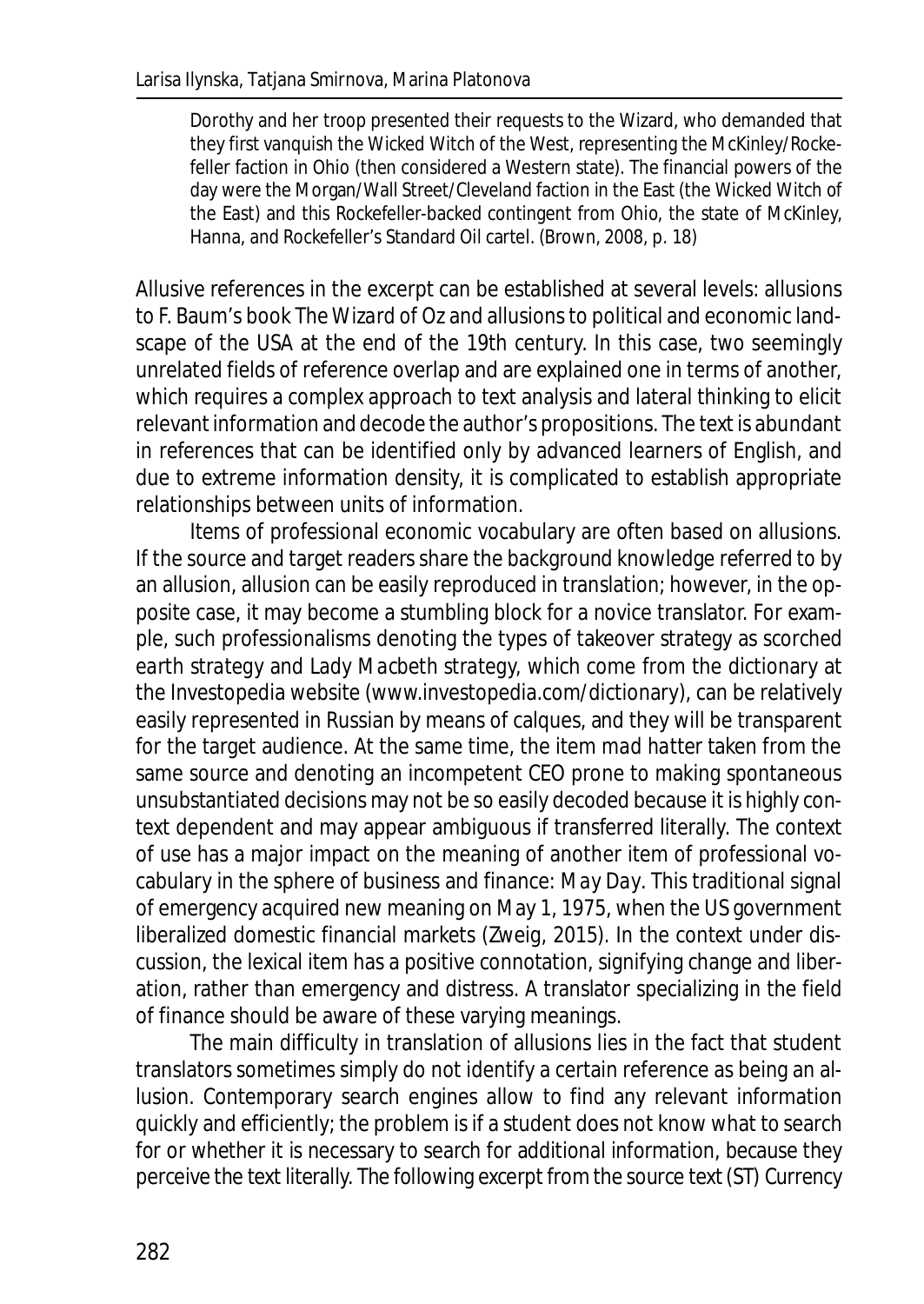*Wars: The Making of the Next Global Crisis* by James Rickards (2011) and the target translation (TT) by a student translator may well illustrate this point. The student failed to identify the phrase *We the People* as a reference to the Preamble to the United States Constitution and translated the phrase literally, ultimately failing to communicate the message of the source text.

ST: The media, governments and business interests assure the public that We the People have the knowledge to make these decisions.

TT: Интересы средств массовой информации, правительства и предприятий заверяют общественность, *что у нас, у людей*[emphasis added], имеются знания для того, чтобы принимать эти решения.

Decoding of allusions in a foreign language is complicated for the users because they can be ambiguous and polysemic. The author can activate only one facet of meaning, and the readers will have to determine which meaning is relevant for a specific context. One of the learning activities that can be used to promote competence in decoding and translation of allusions is an awareness test where students have to determine whether an allusion is universal (Group 1), matching in the source and target languages (Group 2), or language- or culture-specific (Group 3). If students are not familiar with a certain allusion, they are invited to check the meaning of the item in question and to consider its use in various contexts. In such a way, students develop textual competence and enhance background knowledge. Awareness raising activities are one of the mechanisms to minimize the possible effects of differences in prior knowledge among the students within a group.

At times, intertextual reference would not be recognized by the majority of the readers and sometimes the reader, on the contrary, may extract more information from the text than originally encoded by the author. In other words, the scope of meaning communicated by an intertextual reference may not always fully coincide on the part of the author and the reader. Nevertheless, at least some information encoded in an intertextual reference should belong to their shared knowledge. Nord (1991) and Leppihalme (1997, p. 80) consider cultural familiarity of the source text allusion to the target readers a major success factor in translating allusions.

#### **5. Methodology of LSP translator training**

Popular LSP texts as a medium for translator training have a number of important benefits and some minor drawbacks that can be easily overcome if addressed properly. Using these texts instead of purely technical texts devoid of genre, register, and style variations provides an opportunity for student translators to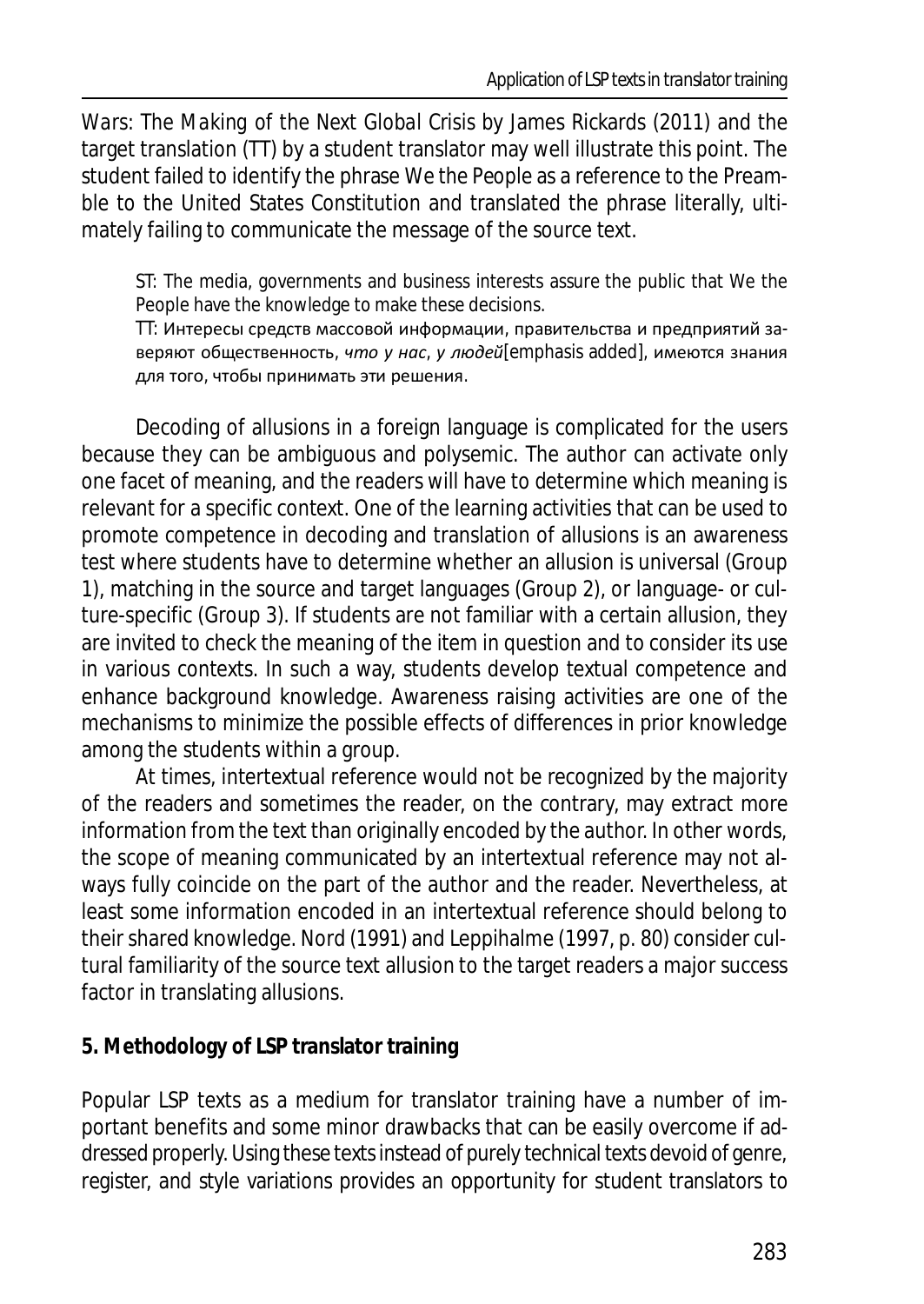develop advanced text processing and decoding skills, dealing with translation of stylistically marked vocabulary to become aware of expressive resources of both the source and target languages and to develop sensitivity to specifics of socio-pragmatic language use.

Popular LSP texts also offer considerable benefits with regard to development of factual and conceptual knowledge as well as training of advanced terminological competence. In contrast to purely technical texts that make use of standardized terminological resources, popular LSP texts contain not only the terms used in a particular field, but they are also abundant in professionalisms and ad hoc lexical units denoting new, innovative or imaginary concepts. Knowledge about the status of a particular lexical item within a particular language for special purposes is important for an LSP translator and allows them to make informed choice in the process of translating professional vocabulary. Moreover, taking into consideration that many professionalisms and ad hoc items often do not have target language counterparts, student translators learn to solve potential translation problems, thus developing their procedural knowledge.

Each message of an original text communicates the individual author's opinion, attitude, or assessment, which may or may be not shared by the reader. One of the new competences a translator should develop is the ability to stay up to date with the rapid changes occurring in the working languages: new words, new meanings of existing words, and buzz words which come and go out of fashion and get obsolete very quickly (e.g., linguistic memes and folk etymology).

Thus, one of the challenges student translators have to face is translation of novel pieces of professional vocabulary coined for a particular purpose to refer to a concrete media event. Such items are launched, become topical and disappear as soon as the event is not in the headlines anymore. Translating items of this kind, novice translators, apart from the obvious exercise in dealing with non-equivalent vocabulary, also promote their awareness of the current issues discussed in the source language media, thereby developing their sociolinguistic competence. It is very important to identify and estimate the effect of such factors as information density and vocabulary load on language change.

Two examples of such ad hoc items are professionalisms *baby bills* and *mini Madoff*. The former is defined by the Investopedia dictionary as a hypothetical nickname for the smaller companies that would have been formed if Microsoft had been broken up for violation of antitrust rules in 2000. These companies have never been formed, and the event itself is not topical any more, but the term is still listed in professional databases (e.g., Investopedia and the financial dictionary at The Free Dictionary: http://financial-dictionary.thefreedictionary.com) and may potentially appear in economic press. According to the Investopedia dictionary, *mini Madoff* is used to denote financial con men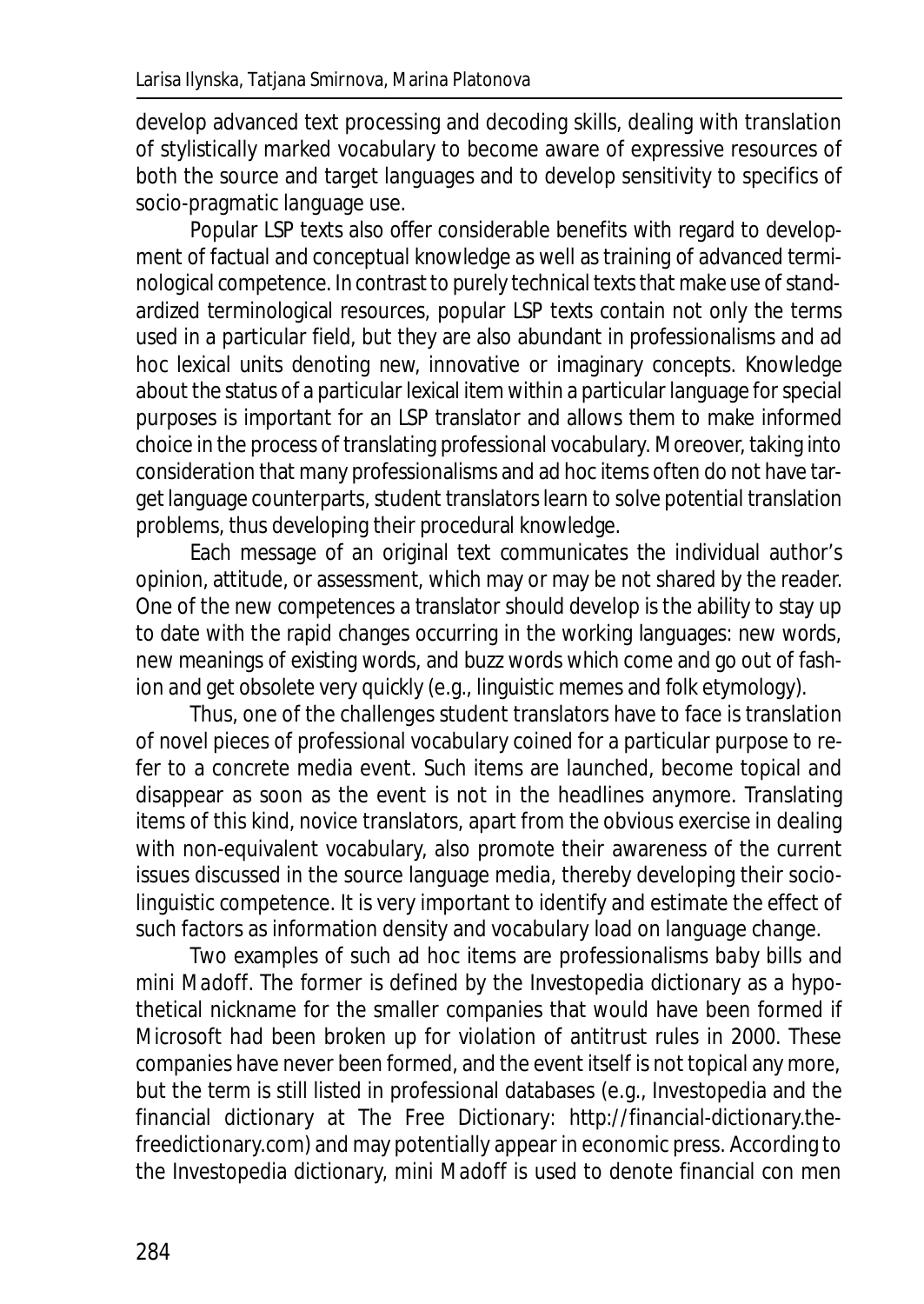who are accused of or have committed crimes similar to those of Bernard Madoff. The attribute *mini* implies that the runners of financial pyramid schemes are not as notorious as Bernard Madoff. Both items in question do not have established target language equivalents (i.e., lexical items in Latvian and Russian); moreover, events or personalities referred to may not be familiar to the target audience. Thus, student translators not only have to decide on the choice of relevant translation strategy, but they also have to consider the amount of additional information they have to supply to the target audience to ensure the message of the source is understood and interpreted correctly. In the case of translation of *mini Madoff*, students are invited to pragmatically adapt the unit and refer to a fraudster better known in the target culture: Ponzi (as in *Ponzi scheme*) or even Mavrodi, an infamous founder of a pyramid in Russia. Thus, students not only consider the pros and cons of various translation strategies, but they also develop factual knowledge in their field.

Professionalisms may be not only language- but also country-specific, and students have to develop an understanding of regional varieties of the source language. Language of business in use in the United Kingdom and the United States of America differs considerably. Thus, tasks aimed at appreciating these differences promote both factual and socio-cultural knowledge of the students. For instance, such professionalisms as *pay czar clause*, a clause found in financial institutions' employment contracts that would subject compensation terms to the U.S. government's approval, and *maquiladora*, a factory located near the United States-Mexico border, may be encountered in the U.S. press and will not be transparent for the speakers of English outside the USA. At the same time, it is important to dispel misconceptions student may have concerning certain items as belonging to a national variety of English. For example, *Big Mac Index*, also known as *Big Mac PPP*, a survey done by *The Economist* magazine (http://www.economist.com/topics/big-mac-index) that is used to measure the purchasing power parity (PPP) between nations using the price of a Big Mac as the benchmark, is a term that is nowadays widely applicable across the world. It is not typical of the USA only; despite a common stereotype that MacDonald's is a symbol of USA driven market globalization.

Frequent use of professionalisms is characteristic not only of the field of business and economics. Popular scientific texts on architecture and civil engineering also make use of pieces of professional vocabulary that strictly speaking cannot be considered terms, for example, *frog* denoting a depression in the bed surface of a brick (Masonry Institute of Washington, 2012, p. 53), *camelback truss*, a professional variant of a term *crescent truss* (Camelback Truss, n.d.), and *bull stretcher*, a header laid on its edge so that the end of the unit is exposed (Masonry Institute of Washington, 2012, p. 42), and many more.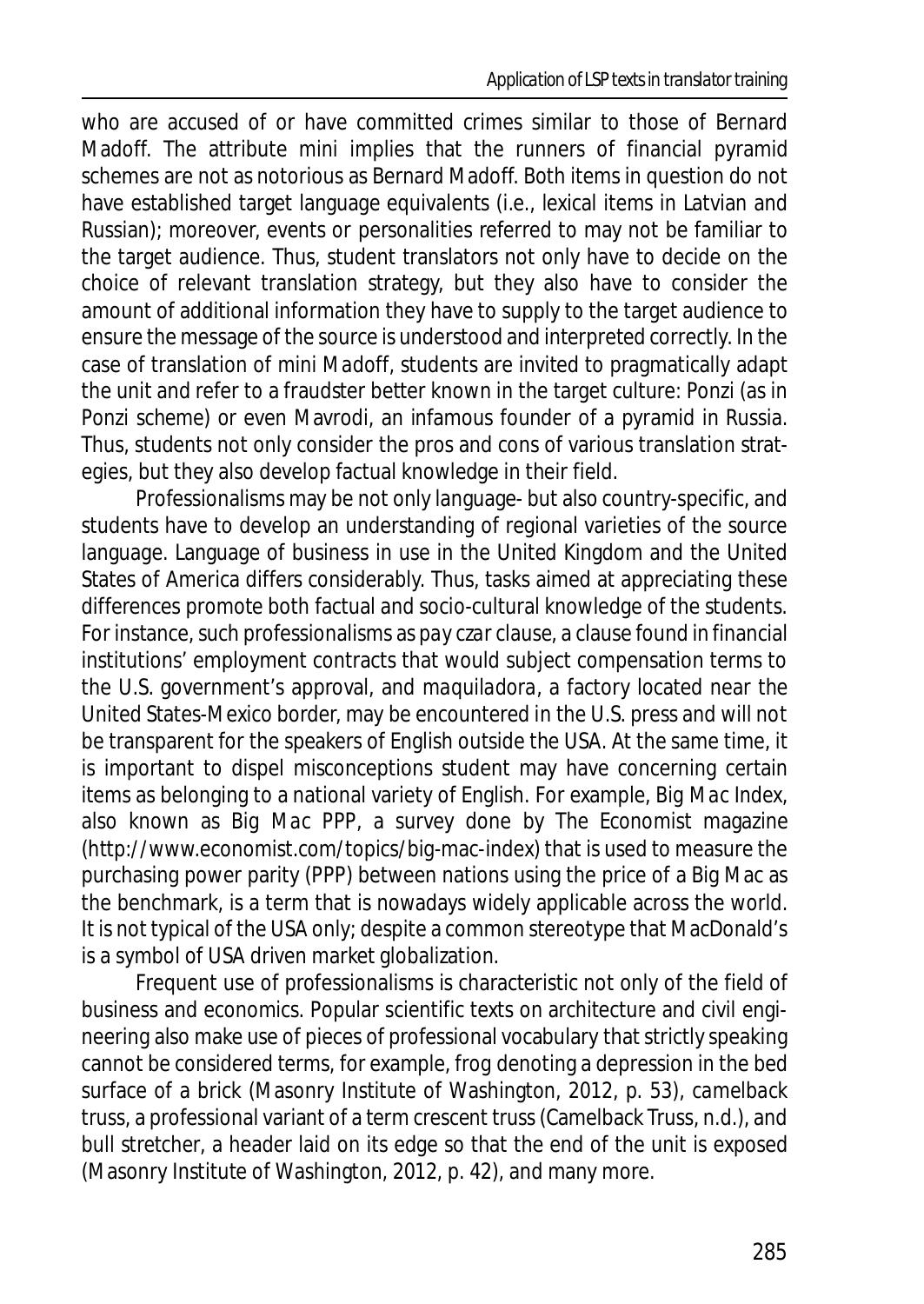Contemporary popular LSP texts are the main source of new vocabulary, the medium through which knowledge is disseminated among the general public, and the type of text that most quickly reflects the changing nature of multimodal discourse. Using popular LSP texts in translator training allows building student awareness of linguistic innovations that enter LSP vocabularies through these texts.

#### **6. Foregrounding strategies in LSP texts**

Apart from being a great source of novel or ad hoc lexical units as well as items of professional jargon, popular LSP texts provide opportunity to practice strategies and methods for treatment of elements of foregrounding in translation.

Coined by the Prague Linguistic School (cf. Garvin, 1964, pp. 9-10), foregrounding is defined as "use of the devices of the language in such a way that this use itself attracts attention and is perceived as uncommon." Foregrounding raises interesting questions when two or more languages are involved. Foregrounding is also considered to be the main effect produced by literary code switching (Montes-Alcalá, 2013, p. 216). Usually the appropriate codes are determined by different contextual and intertextual cues. Texts draw upon multiple codes from wider contexts, both textual and social (cf. Chandler, 1994-2016). The theory of codes provides an instrument for text analysis, taking into consideration various aspects of text production.

As a textual strategy, foregrounding is used by authors to make the text more appealing to the prospective readership and may potentially become a challenge if its effect should be recreated in another language in the process of translation.

Foregrounding may contribute to the total meaning of the text expressed in references, images, quotations or citations. If meaning in the source text is transmitted using foregrounding strategies, student translators are not always capable of recognizing the relationships between information units. Textual and stylistic analyses are employed to bring implicit information into the foreground to ensure the message of the text is interpreted accurately. The following examples illustrate the types of texts used in training LSP translators that feature the application of various foregrounding techniques aimed at bringing some information into focus.

The explosion of mind-boggling technological "tools" mushrooming from the global envelopment of the Internet into cellular telecommunications, powerful financial and investment software, wireless computing connectivity, and high-volume electronic data management. All were developed by techno-wizards with laudable intentions, but were promptly adapted by what came to be known as the "black hat" community of high-tech fraudsters, saboteurs, and terrorists. (Goldman, 2010, p. 5)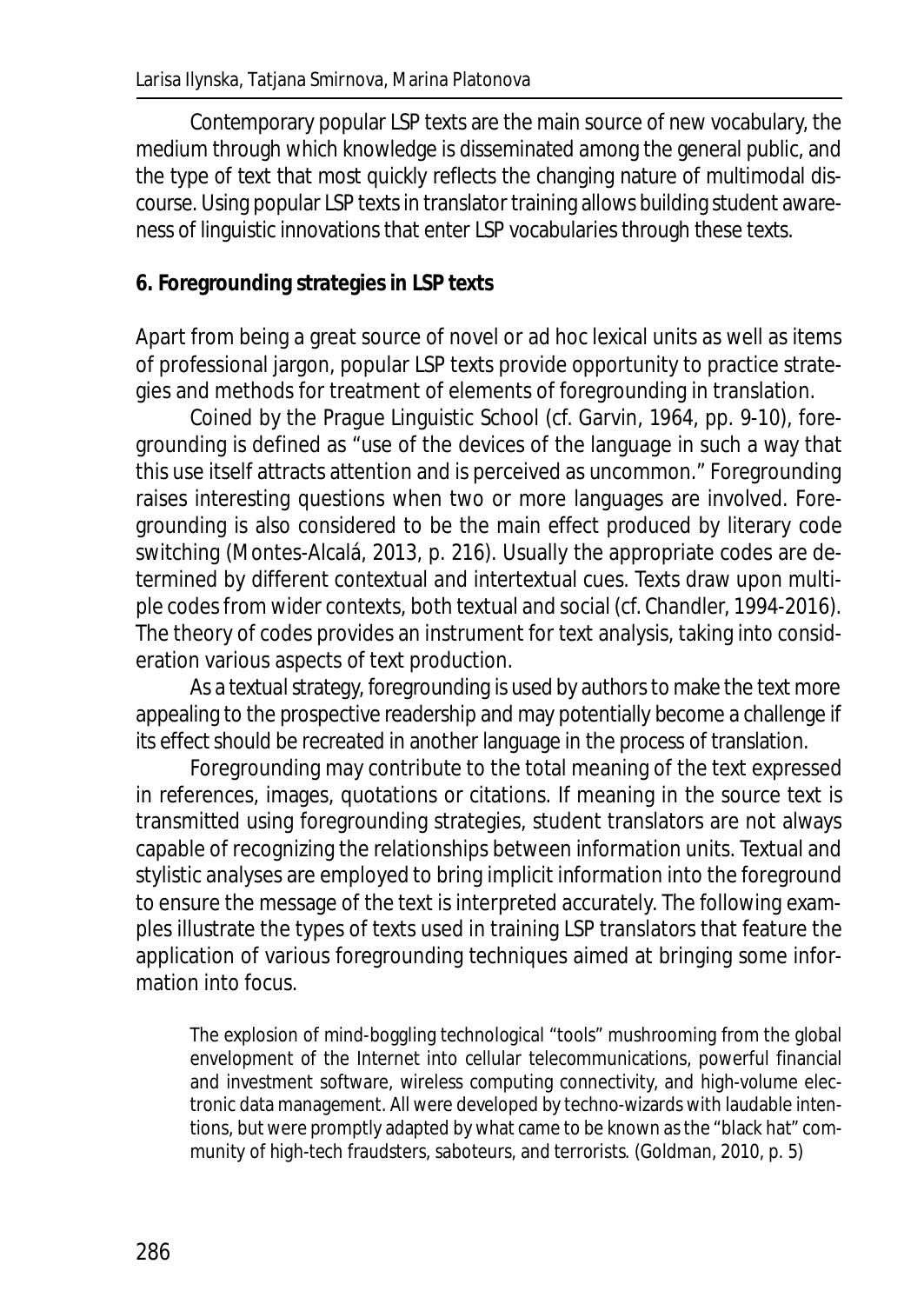The excerpt from the text *Fraud in the Markets: Why It Happens and How to Fight It* by Peter Goldman is a good medium for practicing the translation of interdisciplinary popular LSP texts featuring the use of a variety of foregrounding techniques. The text addresses the issues of market and finance, ICT technologies, online fraud, and forensic techniques. Considering such terms as *cellular telecommunications*, *wireless computing connectivity*, and *high-volume electronic data management* as well as the professionalism "*black hat" community,* students develop their thematic competence. At the same time, analyzing such stylistically loaded pieces of vocabulary as *mind-boggling*, *mushrooming*, and *laudable intentions* from a contrastive perspective, students not only advance their linguistic competence but also promote their procedural knowledge in dealing with elements of foregrounding in translation, that is, selecting the target language counterpart with the same expressive value and within the same register as the respective source language units. Sometimes relevant contextual information can be found in the text itself, the so-called co-text, which, according to Brown and Yule (1983), provides an expanding context that affects the interpretation of the text, such as the following:

The façade of the Rucellai palace is famous for its meticulous grading of the classical orders, from Doric at the bottom to Corinthian at the top. . . . Juicy oak garlands are crammed into narrow crevices over the doors. Bifora windows, familiar in Italian Gothic, now acquire three tiny classical columns framing and splitting the openings, capped by a tiny entablature, which completes a separate little architectural universe. (Harbison, 2009, p. 144)

This extract from the book *Travels in the History of Architecture* by Robert Harbison provides student translators an opportunity to activate and expand their background knowledge on architecture considering such terms as *Doric* and *Corinthian order*, *Bifora window*, and *entablature*. At the same time, as the text is highly expressive, presenting unique aesthetic vision of the author, the students have an excellent opportunity, in translating the text, to practice the transfer of a wide range of rhetorical techniques, numerous instances of foregrounding (e.g., *juicy oak garlands crammed into narrow crevices*,*separate little architectural universe*) and excel in their own talent development producing a creative translation that causes equivalent response with the target readership.

## **7. The case study**

The present case study reflects on the results of the ongoing research on the efficiency of the application of popular LSP texts in LSP translator training. The study was performed in two groups of Master students in translation rendering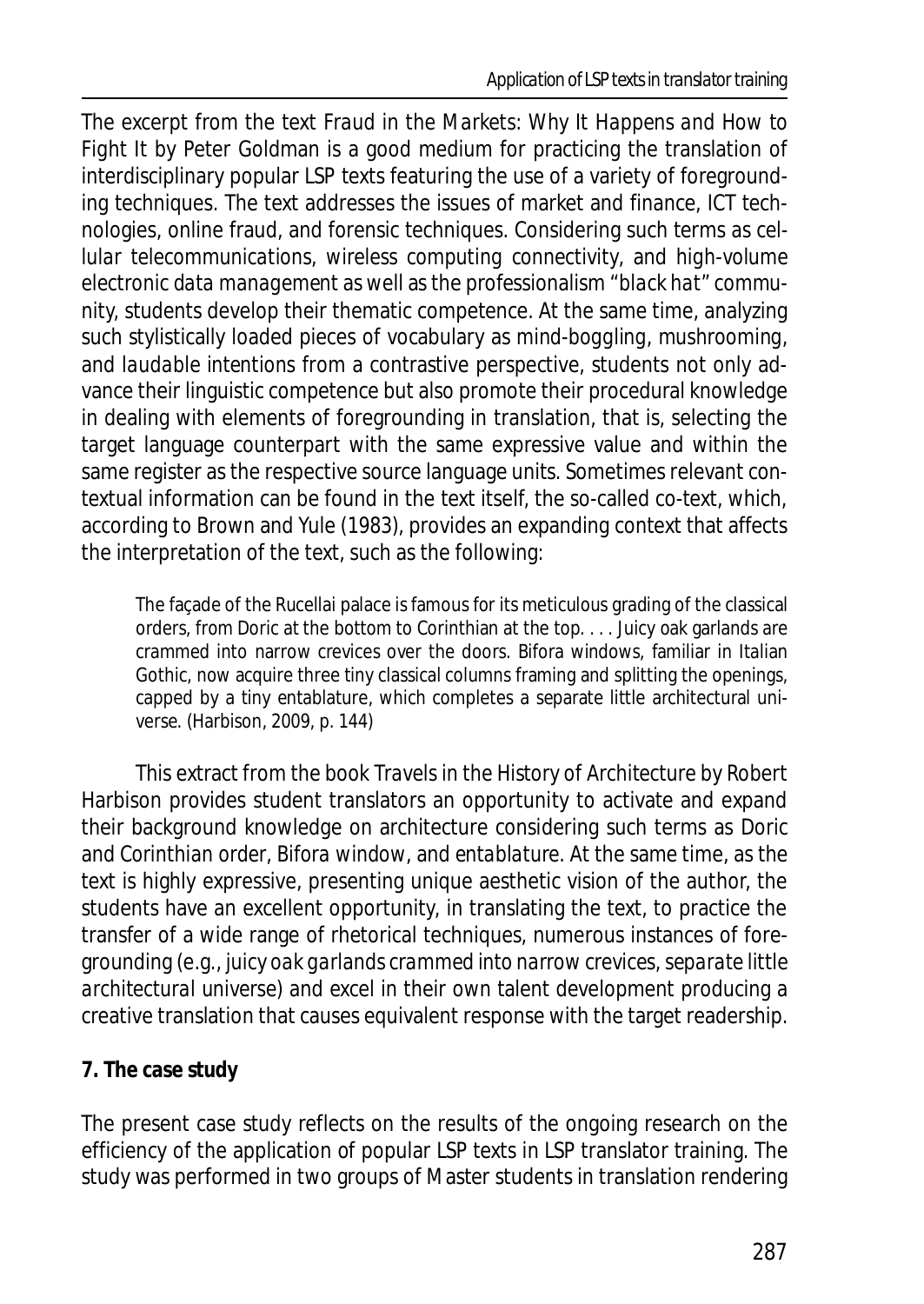from English as the source language into Latvian, Russian, and French. The sample consisted of 14 students, 4 male and 10 female in the age group from 24 to 27. At the moment, the sample is too small to make reliable conclusions, so the results of the analysis are preliminary.

The sample task (given in the appendix) consisted of reading, analyzing and translating a popular text on architecture. Students were informed about the expected level of background knowledge and the desired learning outcomes: to demonstrate sound level of thematic competence in architecture and civil engineering (factual and conceptual knowledge) and linguistic competence, to be able to identify and decode intertextual references in the text, to organize and manage knowledge, to be able to identify elements of foregrounding in the text, to identify figurative language use, to decode implicit meaning in contexts and to analyze the text from a contrastive perspective. English was used as the language of instruction, and possible translation variants and solutions to potential translation problems were back translated into English to ensure the students followed the line of reasoning.

During the pre-reading stage, the students were invited to activate and demonstrate their background knowledge on the subject, constructing a mind map of concepts related to the thematic field of Gothic architecture. It was expected that the students would possess different levels of factual and conceptual knowledge, so this activity was aimed at raising awareness of existing knowledge and levelling this knowledge across members of the group.

After reading the text, students had to check their preliminary knowledge against new information they learned. The instructor should have made sure students did not miss any of the terms in the given subject field: *internal elevation, two-tier system, flying buttress, arcade, partition, buttress, tracery, portal, nave*, and *chancel*, as well as the terms belonging to other thematic fields, for example, *bishop's seat*, *royal patronage*,*raise money*, *coronation church*, *tax levied,* and *social unrest*.

Completing Task 2, students were supposed to identify at least three allusions in the text: to a personality, to a Biblical scene and to an architectural style. It should be expected that the students would not be familiar with the personality of Suger, a French abbot, a proponent of the spread of Gothic style, but they should be capable of identifying an allusion in the text. Analyzing and decoding religious references is always a sensitive issue, as depending on the composition of the classroom, students may or may not experience more or less difficulties in decoding the allusion to a Biblical scene, Annunciation. All students in the sample had to consult the dictionary to understand the item in English, and 73% needed additional explanation with regard to the exact scene portrayed by the carved group. The reference to Romanesque style was successfully decoded by all students, although the differences between Gothic and Romanesque styles had to be readdressed.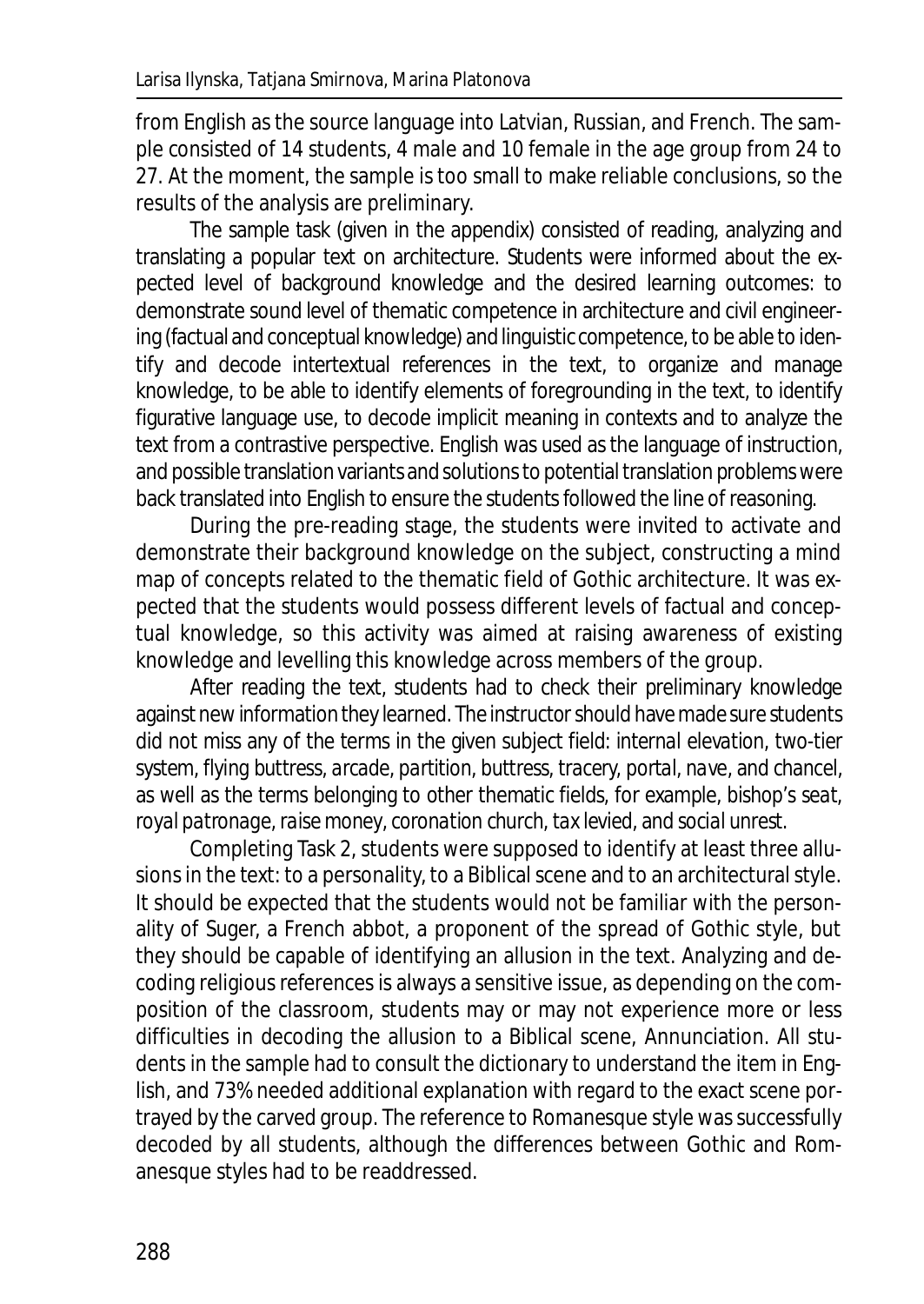The next task involved detailed stylistic analysis of the text. Analyzing the instances of foregrounding, students displayed their skills in identifying and interpreting figurative language use. Students identified many vivid manifestations of the author's individual style: "The structural system is refined by eliminating the gallery, turning it into a skeleton of itself, spidery frameworks pierced by little arcades, following the century-long saga with baited breath, the nave and chancel walls are being dematerialized to admit light filtered through colored glass." However, less expressive instances of foregrounding were not noticed and had to be identified by the instructor and discussed: *crucial ingredient*, *raise money on the back of this earlier achievement*, *'wrong' smiling angel*, and such graphic stylistic devices as the use of italics (didn't *get their cathedrals*). Discussion of the elements of foregrounding helped students identify potential translation problems and suggest methods for their solution. Students were asked to translate the text at home, and their translations were peer-discussed in the classroom.

Activities of this kind proved to be very useful in LSP translator training as they simultaneously promote development of thematic, linguistic, and intercultural competences. The students displayed interest in looking for additional information on the subjects addressed, actively took part in discussion of translation challenges, and exercised their own creative talent in producing the target text.

#### **8. Conclusions**

The analysis of popular LSP texts provides opportunity to structure student background knowledge and expand it to account for linguistic innovation. Application of popular LSP texts instead of purely technical or scientific texts characterized by neutral style and rigid genre conventions provides opportunity for student translators to develop advanced text processing and decoding skills, to develop awareness of expressive resources of the source and target languages and to develop understanding of socio-pragmatic language use.

Performing pragmatic and stylistic text analysis, student translators have to consider the layers of complexity of meaning representation and make a final decision concerning the optimal, most acceptable translation variant. Thus, the knowledge of lexical relationships should be an integral element of a translator's linguistic competence. Students should be motivated to advance their mastery of both their native and working languages, read and analyze popular and scientific LSP texts, develop their perception of figurative language use, such as metaphors, puns and wordplay, and raise their cultural and socio-pragmatic literacy.

The novelty of the suggested methodology is that students are trained to spot and decode relevant explicit and implicit information in the text, to make informed choice in selecting the most appropriate translation strategy, and to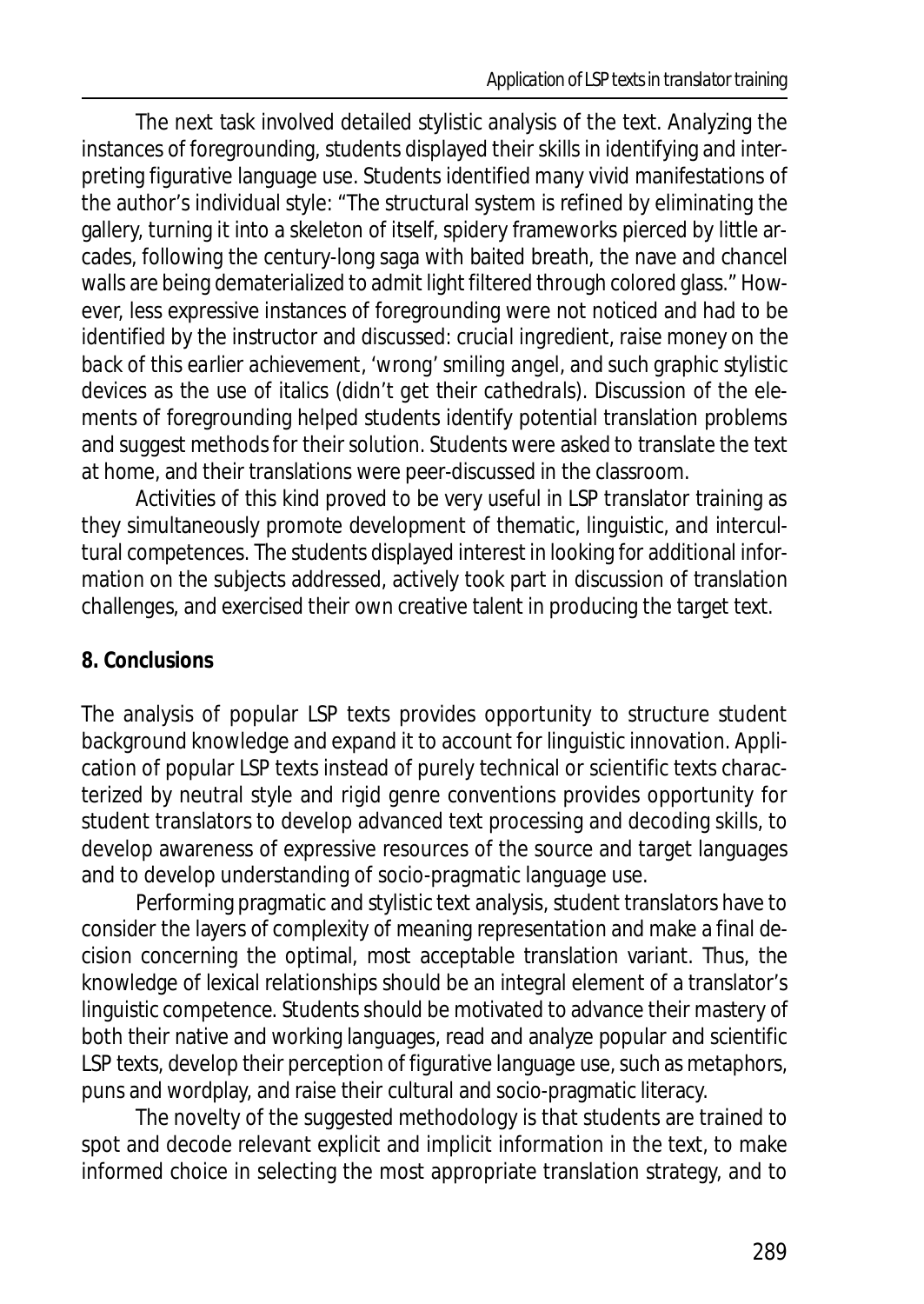promote their curiosity in acquiring new knowledge and imagination in transferring this knowledge across languages and cultures.

Translation is primarily a linguistic activity, and the very act of translating promotes the knowledge of the working languages. By interpreting and transferring the meaning of the source text, reproducing its rhetorical function and expressive potential, students become more proficient language users.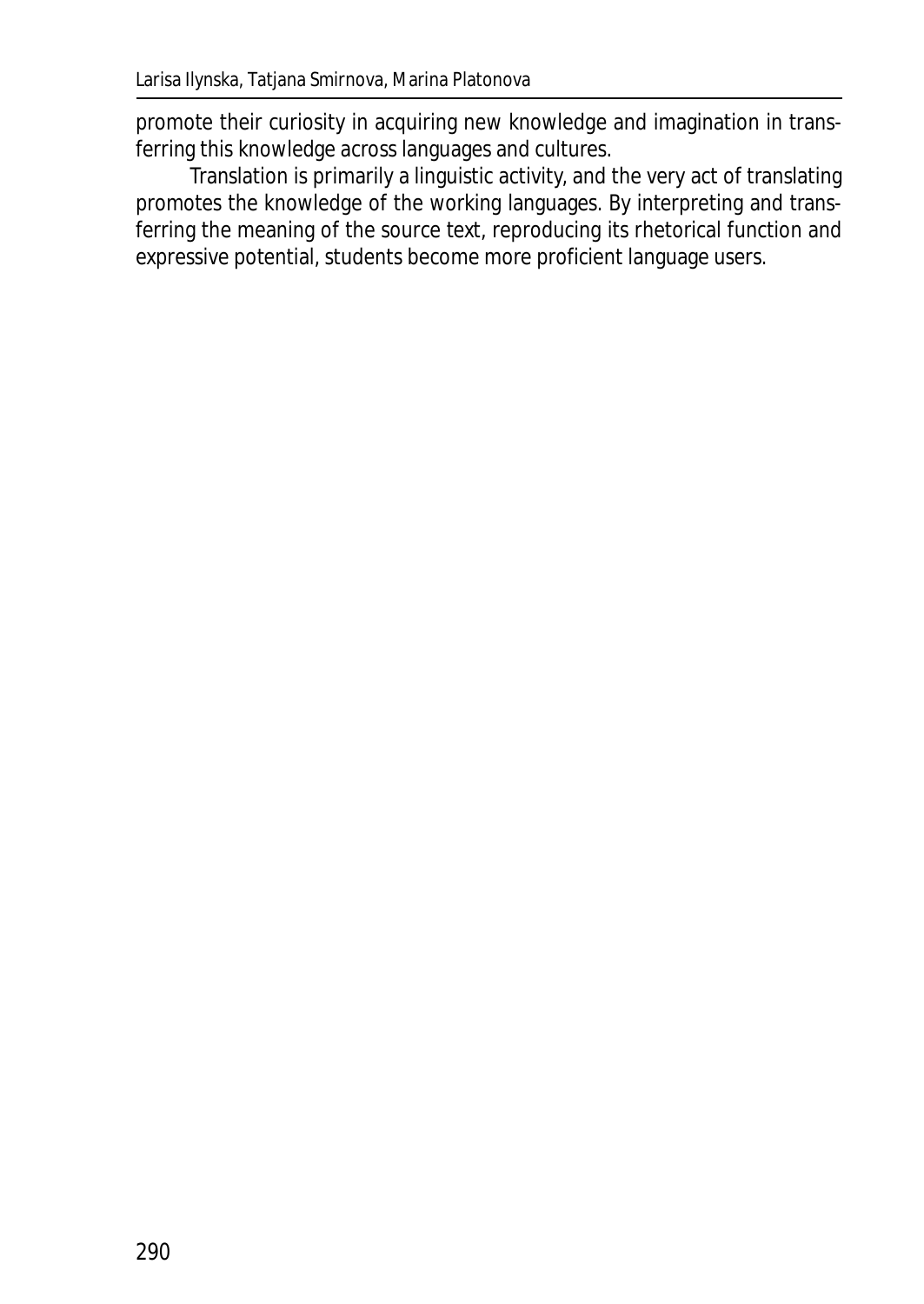References

Allen, G. (2011). *Intertextuality (new critical idiom)*. New York: Routledge.

- Brown, E. H. (2008). *The web of debt: The shocking truth about our money system and how we can break free*. Baton Rouge, LA: Third Millennium.
- Brown, G., & Yule, G. (1983). *Discourse analysis*. Cambridge: Cambridge University Press.
- Camelback truss. (n.d.). In *Dictionary.*com. Retrieved from http://www.dictionary. com/browse/crescent-truss
- Campbell, S., & Hale, S. (2003). Translation and interpreting assessment in the context of education measurement. In G. Alderman & M. Rogers (Eds.), *Translation today: Trends and perspectives* (pp. 205-224). Clevedon: Multilingual Matters.
- Chandler, D. (1994-2016) *Semiotics for beginners*. Retrieved from http://visualmemory.co.uk/daniel/Documents/S4B/
- European Commission, Directorate General for Translation, EMT expert group. (2009). *Competences for professional translators, experts in multilingual and multimedia communication.* Retrieved from http://ec.europa.eu/dgs/trans lation/programmes/emt/key\_documents/emt\_competences\_translators\_en.pdf
- France, P. (2005). The rhetoric of translation. In *One hundred years of 'MLR': General and comparative studies*. *Modern Language Review*, *100*, 255-268.
- Garvin, P. L. (Ed.). (1964). *A Prague School reader on aesthetics, literary structure and style* (pp. 7-10). Washington: Georgetown University Press.
- Genette, G. (1997). *Palimpsests: Literature in the second degree.* Lincoln: University of Nebraska Press.
- Goldman, P. (2010). *Fraud in the markets: Why it happens and how to fight it*. New Jersey: John Wiley.
- Harbison, R. (2009). *Travels in the history of architecture*. London: Reaktion.
- Jones, R. (1985). Second language performance testing: An overview. In H. P. Hauptman, R. LeBlanc, & M. Wesche (Eds.), *Second language performance testing* (pp. 15-24). Ottawa: University of Ottawa Press.
- Krawutschke, P. W. (Ed.) (2008). *Translator and interpreter training and foreign language pedagogy*. Amsterdam: John Benjamins.
- Lennon, P. (2004). *Allusions in press*. Berlin: De Gruyter.
- Leonardi, V. (2010). *The role of pedagogical translation in second language acquisition: From theory to practice.* Bern: Peter Lang.
- Leppihalme, R. (1997). *Culture bumps: An empirical approach to the translation of allusions*. Clevedon: Multilingual Matters.
- Masonry Institute of Washington. (2012). *Pocket guide to brick and CMU construction*. Kirkland, WA: Masonry Institute of Washington.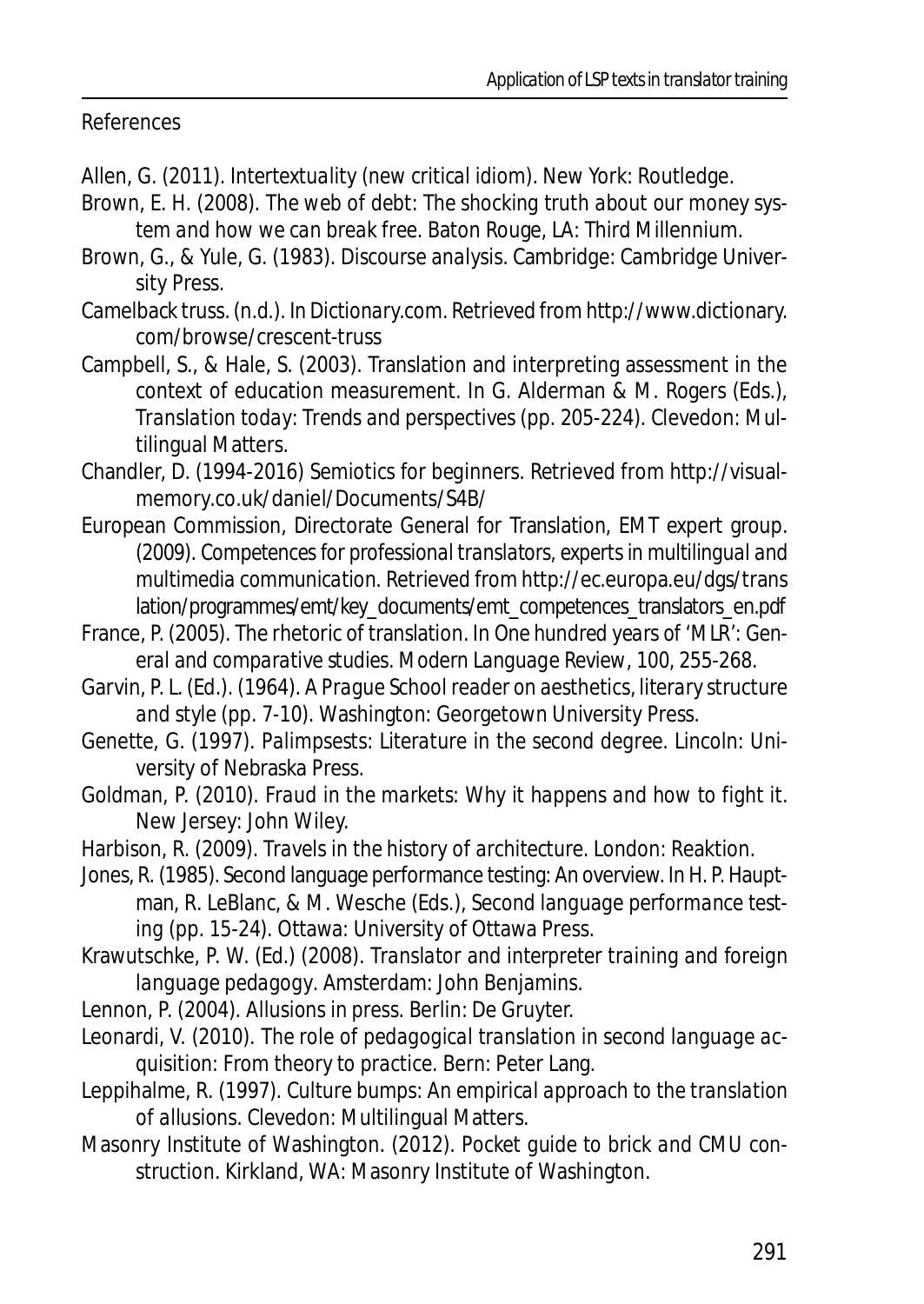- Montes-Alcalá, C. (2013). Writing on the border: English y español también. In I. Martín-Junquera (Ed.), *Landscapes of writing in Chicano literature* (pp. 213-230). New York: Palgrave Macmillan.
- Munzenmaier, C., & Rubin, N. (2013). *Bloom's taxonomy: What's old is new again*. The eLearning Guild. Retrieved from http://educationalelearningresources.yol asite.com/resources/guildresearch\_blooms2013%20%281%29.pdf
- Nord, C. (1991). *Text analysis in translation: Theory, methodology and didactic application of a model for translation-oriented text analysis*. Amsterdam: Rodopi.
- Rickards, J. (2011). *Currency wars: The making of the next global crisis*. New York: Portfolio/Penguin.
- Steiner, G. (1998). *After Babel: Aspects of language and translation*. Oxford: Oxford University Press.
- Witte, A., Harden, T., & Ramos de Oliviera Harden, A. (Eds.). (2009). *Translation in second language learning and teaching*. Oxford: Peter Lang.
- Zweig, J. (2015, April 30). The day Wall Street changed [Blog message]. Retrieved from Moneybeat blog at *The Wall Stret Journal* website: http://blogs.wsj.com/mon eybeat/2015/04/30/the-day-that-changed-wall-street-forever/